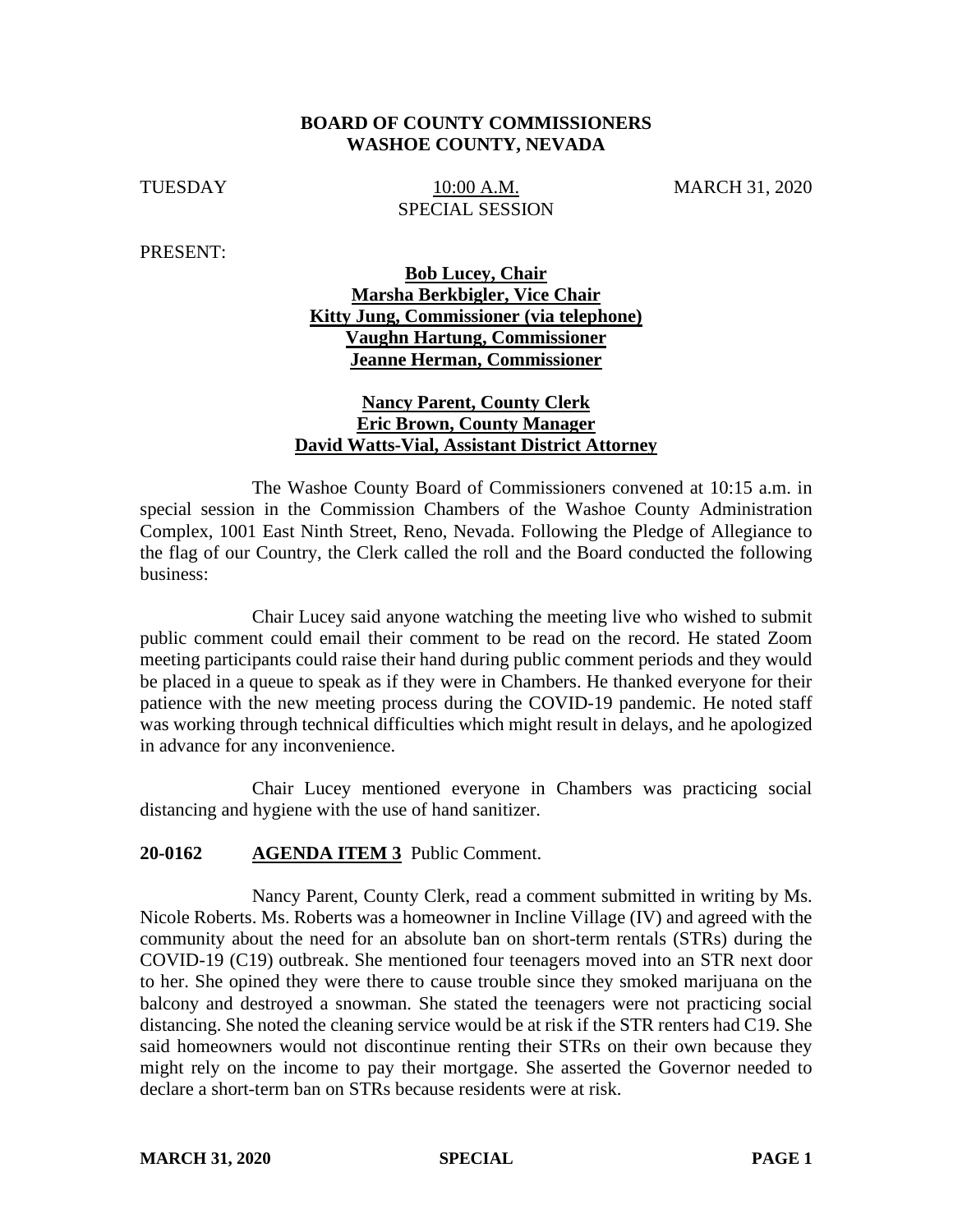Using the Zoom app, Mr. Will Adler said he submitted a written public comment and received confirmation from Washoe 311. He requested the written comment be added to the record. He stated he represented a few residents of IV through Silver State Government Relations. He mentioned IV residents expressed concerns about STRs during the C19 crisis. He believed the overall issue of C19 in the United States posed a greater concern. He thought leaders at all levels of government needed to take the spread of C19 seriously and take action because many people were not taking precautions on their own. He mentioned ads posted in the Bay Area encouraged people to escape the lockdown by renting STRs around Lake Tahoe. He suggested the County send a letter emphasizing the seriousness of the situation and the need to prevent the movement of populations. He thought the cold weather was beneficial but warned the lockdown might last longer than expected; leaders needed to send a clearer message for people to shelter in place.

Ms. Parent said she received Mr. Adler's written public comment from Washoe 311 and asked whether it should be read or just placed on the record. Chair Lucey said it should be placed on the record.

## **20-0163 AGENDA ITEM 4** Announcements/Reports.

Commissioner Hartung thanked Chair Lucey for his efforts in arranging placement of mobile trailers at the Edison Way site. He thanked firefighters, police, and all first responders for their response to the pandemic. He asked for stores like Costco and Walmart to make their online presence more robust. He said he tried to order from Costco and was told deliveries were not available in his zip code, which forced him to go to the store in person. He expressed appreciation for the local medical community's efforts to combat the pandemic.

Commissioner Hartung said he received many questions about the water supply for the region. He stated the water supply outlook was very good and had improved over the last two weeks. He reported snowpack was at 69 percent of normal in the Lake Tahoe basin and 67 percent of normal in the Truckee Meadows basin as of March 27. The snowpack numbers for April 1 were expected to be between 60 and 65 percent. He stated normal Truckee River flows were expected for the following two years because the upstream reservoir storage was anticipated to be at 75 percent of maximum capacity. The capacity by the end of June was expected to be at 85 percent. He noted the Lake Tahoe water level was only down about 1.6 feet from the rim and was expected to rise about half a foot. That meant the Lake Tahoe storage capacity would only be down approximately 122,000 acre feet. He said Donner Lake and Independence Lake were expected to fill up this year and that would directly benefit the region.

Commissioner Hartung noted Environmental Protection Agency drinking water regulations required treatment for public water systems to remove or kill pathogens and viruses including COVID-19 (C19), which could not survive in disinfected chlorinated drinking water. He stated the Truckee Meadows Water Authority (TMWA) utilized conventional water treatment including filtration and disinfection processes at its surface water treatment plants. In addition, TMWA was able to operate 80 groundwater wells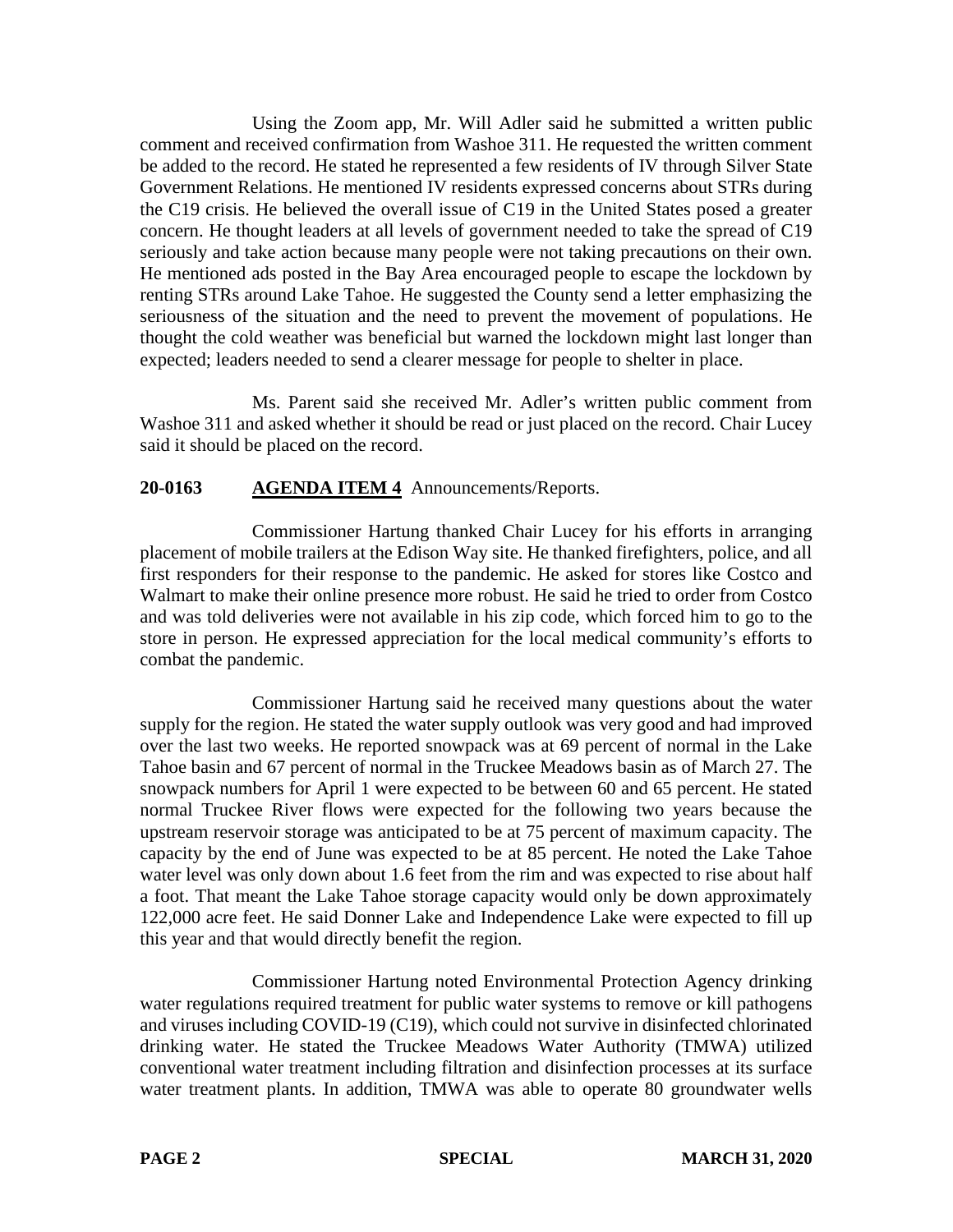which also used disinfection processes to provide safe drinking water. He said TMWA staff sampled and monitored water from all sources and distribution systems to ensure water delivered to customers met all standards and requirements. He noted TMWA's objective was to contain the pandemic by ceasing non-mission-critical functions and processes. Only staff who worked in support of facilities or in water treatment and distribution were permitted on site. He mentioned the operations and maintenance employees took their TMWA trucks home and would be dispatched to job sites directly from their residence whenever possible. Employees were working from home and the majority of their work could be performed independently, so there was very little interaction with others. He asserted the water supply was safe.

Commissioner Herman said there were great people in the County who worked hard. She noted the Manager's Office staff was working at full capacity, taking care of issues effectively. She mentioned some flood control equipment from Swan Lake had been stolen and sold. She expressed appreciation for the radio notice produced by staff which asked residents to watch for that type of activity.

Commissioner Jung thanked the regional subject matter experts for taking control of dispersing information to elected officials and the public. She wanted everyone to be mindful of people who were considered essential workers but who had incomes lower than typical essential workers. She wanted to ensure people were safe and protected in their homes. She was grateful the Governor put a stay on evictions. She expressed concern for people who were food insecure while working full-time and providing their own childcare.

Vice Chair Berkbigler spoke about concerns that short-term rentals (STRs) in Incline Village (IV) and Crystal Bay (CB) created additional risks for residents. She pointed out many IV and CB residents were seniors with underlying health issues. She quoted a news article which explained surges of C19 occurred in affluent, mountain-ringed ski and hiking hamlets with populations under 55,000. She stated the surges of C19 occurred because people were not sheltering in place. In response to the public comment about four teenagers renting an STR, she noted part of the issue was that a large percentage of homes in IV and CB were second homes. Owners who lived in other places were going to their second homes to play in the snow rather than sheltering in place as advised. She said the Incline Village General Improvement District had issued a request asking people not to go to IV. She noted ski resorts and major roads to the beaches were closed and golf courses were covered with snow, so golfing was not available. She said people were still parking and walking onto the snow with snowboards and back-country skis. She stated many of those people were day-trippers who drove up to IV and CB from towns like Auburn, Truckee, and Reno. She summarized not all visitors were due to STRs or vacation rentals.

Vice Chair Berkbigler said she had asked a number of property managers to send information about how they were dealing with rental properties. The property managers she spoke with had asked owners not to lease their properties during March or April and probably into May, so there was a decrease in rentals. She noted online rental listings had not decreased and there were advertisements in San Francisco specifically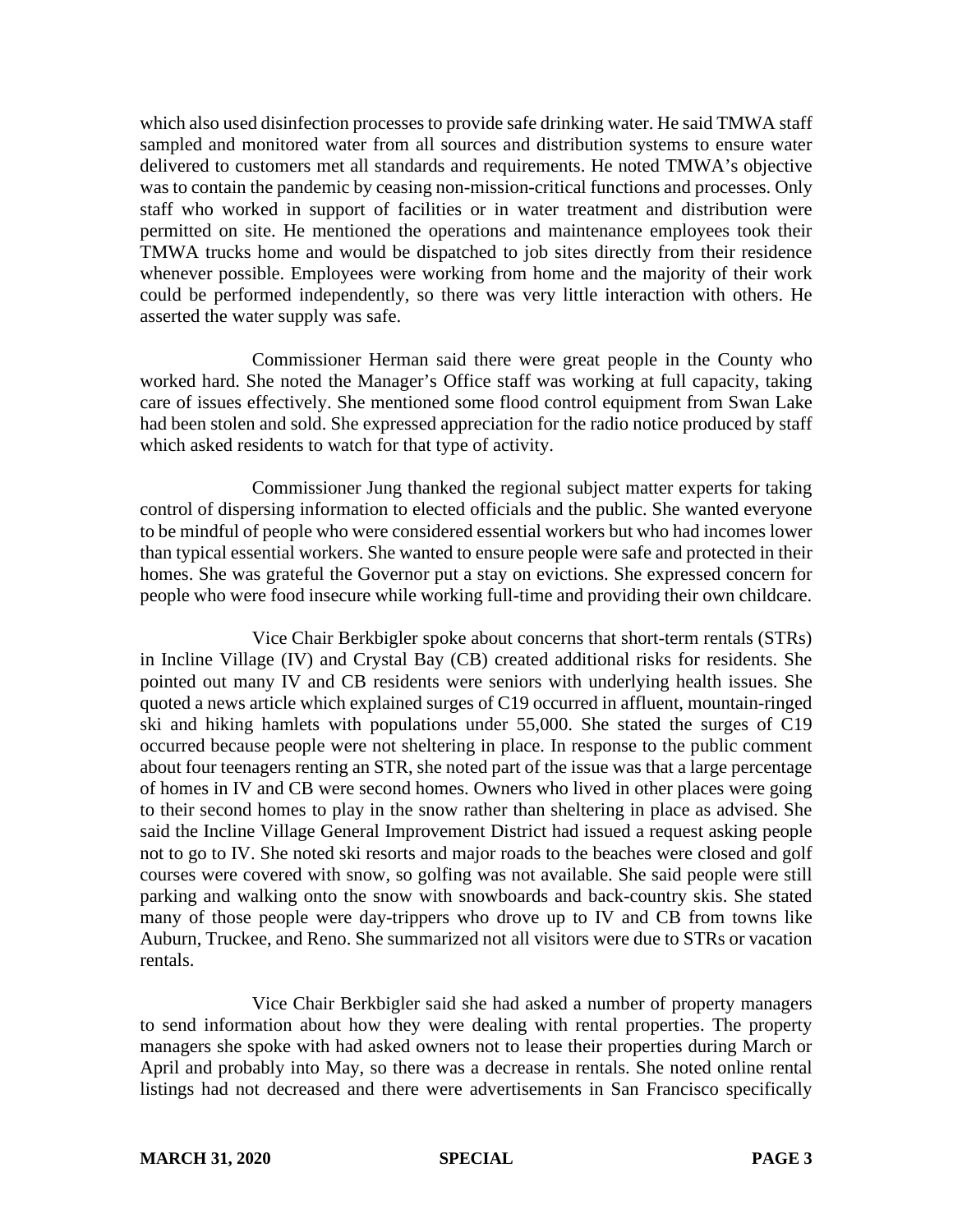about Nevada rentals. She spoke with Patrick Cates, the Douglas County Manager, who confirmed they had not ruled out rentals in that county for the same reason Washoe County had not: rentals were on the Governor's list of essential businesses. She explained the District Attorney advised that, as long as STRs were on the Governor's list, the Board had no authority to block online rental listings. She implored the Governor to remove STRs from the list of essential businesses for the sake of residents concerned about their health. She mentioned the Tahoe Regional Planning Agency closed all boat ramps, docks, and inspection stations to help prevent boating in Lake Tahoe.

Vice Chair Berkbigler said she received queries about whether there were C19 cases in IV. She stated that type of information was protected by the Health Insurance Portability and Accountability Act, so the Commissioners did not know whether there were cases in IV. She spoke with Chair Lucey and County Manager Eric Brown about what the County was doing for IV residents. She reported testing locations would be added in IV and that Chair Lucey and Mr. Brown were working aggressively to protect the community. She mentioned to Commissioner Herman that the same issue also affected Gerlach, noting there were more California vehicles in Gerlach than Nevada vehicles because people were scared and trying to get away. She believed the issue was in the hands of the Governor.

Chair Lucey acknowledged that many people were following the meeting from home, maintaining social distancing, self-quarantining, and truly taking the C19 health crisis seriously. He noted the Commissioners were conducting public meetings for the benefit of the community, but they were also working daily on a number of issues. He said their emails and phones were never off as they conducted business for the County and continued to do the jobs entrusted to them by their districts. He thanked Mr. Brown, County staff, and all department heads. He stated Mr. Brown acted immediately and in a professional manner to ensure the safety of all employees when C19 was declared a crisis by the County. Mr. Brown and department heads allowed staff to work from home in an effort to help flatten the curve of C19. He noted it was important to maintain social distancing and praised and thanked County staff for their ability to work from home in a professional manner.

Chair Lucey thanked all regional partners including: the Health District, whose staff worked tirelessly and were on-call 24-7; incident command as represented by fire protection agencies and the Regional Emergency Medical Services Authority; hospital partners; non-profit community partners including the Food Bank of Northern Nevada, Catholic Charities, and the Volunteers of America; the Sheriff's Office; all police departments, first responders, and dispatch employees; and State and federal officers. He said he was in contact with Governor Sisolak on an almost daily basis discussing how things were operating at the state level and how to work together cohesively. He thanked local County partners and sister counties across the state. He said it was truly one of the most amazing responses to an emergency he had seen, with everyone working together as one Nevada.

Chair Lucey mentioned many residents followed the updates online at covid19washoe.com. There were three reported deaths resulting from C19 in Washoe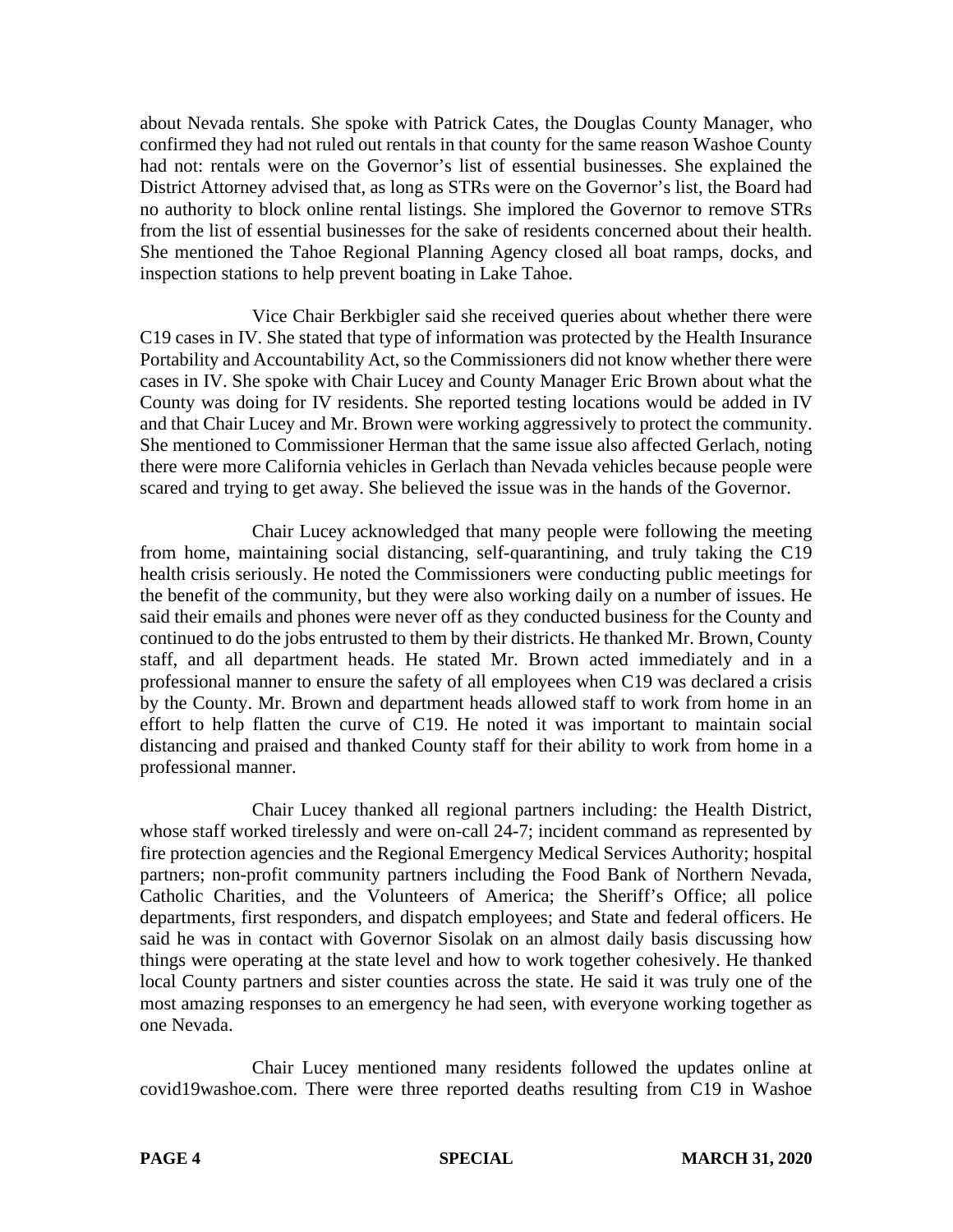County. He expressed heartfelt condolences to the family members of the three individuals. He reported there were 108 active cases in the County, with 10 people having already recovered from C19. He noted the Joint Information Center was disseminating this information in a timely manner to keep everyone updated. As mentioned by Commissioner Hartung, housing had been procured for people with no place to self-isolate and for the indigent population. Units with multiple beds would be set up. He said the Governor had the National Guard Operations provide assistance with logistics of supply chain issues in northern Nevada and across the state. He hoped the County would continue to work with Clark County and the State to reestablish supply chains and make testing available for everyone as soon as possible.

Chair Lucey knew the Incident Command Team was working on that. He said cooperation would also aid medical facilities with procurement of personal protection equipment (PPE). He anticipated PPE shipments for Washoe County in the near future, which would be made available to first responders and primary care individuals. He mentioned federal partners provided an update on Small Business Administration (SBA) loans for the business communities. He said the Board was working to determine how SBA loans would come about as part of the \$1 trillion economic stimulus package. Many of those dollars would go to local businesses to help the economy after the C19 crisis. He said a healthy community was the goal, but it was also important to be socially and economically strong when the C19 crisis was over. He asked everyone to visit covid19washoe.com for up-to-date information. He reiterated all Commissioners were working around the clock and available to answer questions about their district.

#### **CONSENT AGENDA ITEM** – **5A**

**20-0164 5A** Recommendation to approve the reclassifications of a vacant Administrative Secretary, pay grade J, to Office Assistant III, pay grade G, and a vacant Office Support Specialist, pay grade H, to Program Assistant, pay grade K (County Manager's Office), as evaluated by the Job Evaluation Committee; and authorize Human Resources to make the necessary changes. [Net annual fiscal impact is estimated at (\$1,658)] Human Resources. (All Commission Districts.)

County Manager Eric Brown stated the County was delaying any future hires including these positions due to the financial impacts of the COVID-19 pandemic. Staff requested the Board take action on Consent Agenda Item 5A to allow for greater hiring efficiency after the crisis. He said departments were evaluating open positions and delaying hiring for any position which was not mission critical.

Chair Lucey noted Consent Agenda items were not normally read during meetings but this one was for the benefit of the public watching or listening to the meeting remotely.

There was no public comment on the Consent Agenda item listed above.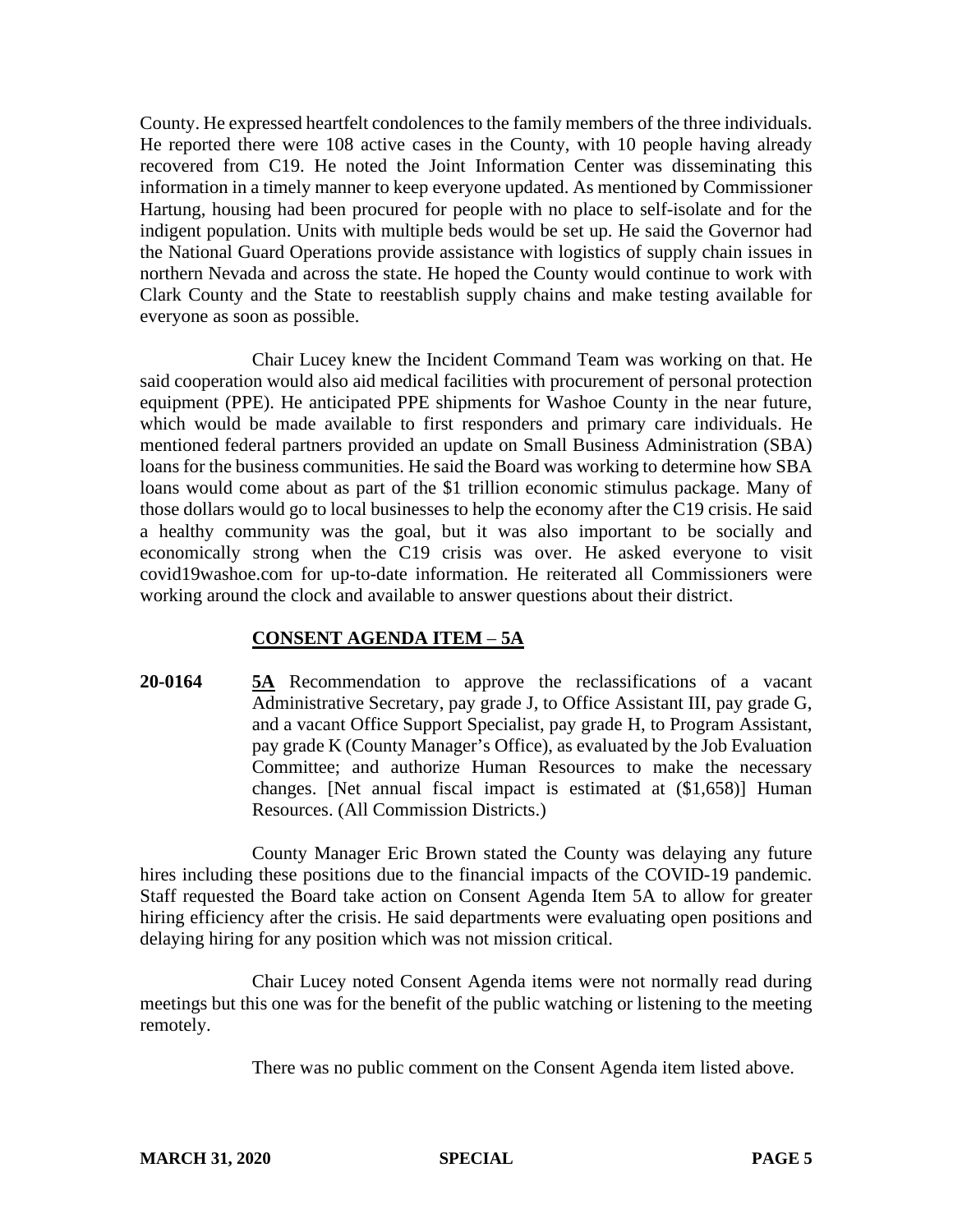On motion by Commissioner Hartung, seconded by Vice Chair Berkbigler, which motion duly carried on a 5-0 vote, it was ordered that Consent Agenda Item 5A be approved and authorized.

**20-0165 AGENDA ITEM 6** Recommendation to receive and accept the Declaration of a State of Emergency declared by the Washoe County Manager, ratify the Declaration, and direct staff to publicize the Declaration as required by WCC 65.320. (All Commission Districts.)

On the call for public comment, Ms. Judith Miller thanked the Board using the Zoom app for addressing the needs of Incline Village and other places in Washoe County inundated with out-of-state visitors. She hoped the Board would urge the Governor to remove vacation rentals from the list of essential businesses unless they were needed as housing for emergency responders. She hoped the Commissioners all stayed well.

On motion by Vice Chair Berkbigler, seconded by Commissioner Hartung, which motion duly carried on a 5-0 vote, it was ordered that Agenda Item 6 be received, accepted, ratified, and directed.

**20-0166 AGENDA ITEM 7** Recommendation to receive, accept and ratify the Interlocal Agreement for Incident Command and Coordinated Response to COVID-19 entered into by the County Manager on or around March 20, 2020 which delegates certain authority and responsibility for operational control and management only of the COVID-19 response from Washoe County, the City of Reno, City of Sparks and the Washoe County Health District to Incident Commander Sam Hicks, describes and limits the duties and responsibilities of the Incident Commander, and provides for the negotiation of a cost sharing agreement between the Parties. (All Commission Districts.).

There was no response to the call for public comment.

On motion by Commissioner Herman, seconded by Commissioner Hartung, which motion duly carried on a 5-0 vote, it was ordered that Agenda Item 7 be received, accepted, and ratified. The Interlocal Contract for same is attached hereto and made a part of the minutes thereof.

**20-0167 AGENDA ITEM 8** Recommendation to accept a Grant Agreement between Washoe County and The William N. Pennington Foundation in the amount of [\$371,250] retroactively from January 17, 2020 in support of children in foster care for calendar year 2020; ratify the authority of the Director of the Human Services Agency to execute the agreement; and direct the Comptroller's Office to make the necessary budget amendments. Human Services Agency. (All Commission Districts)

There was no response to the call for public comment.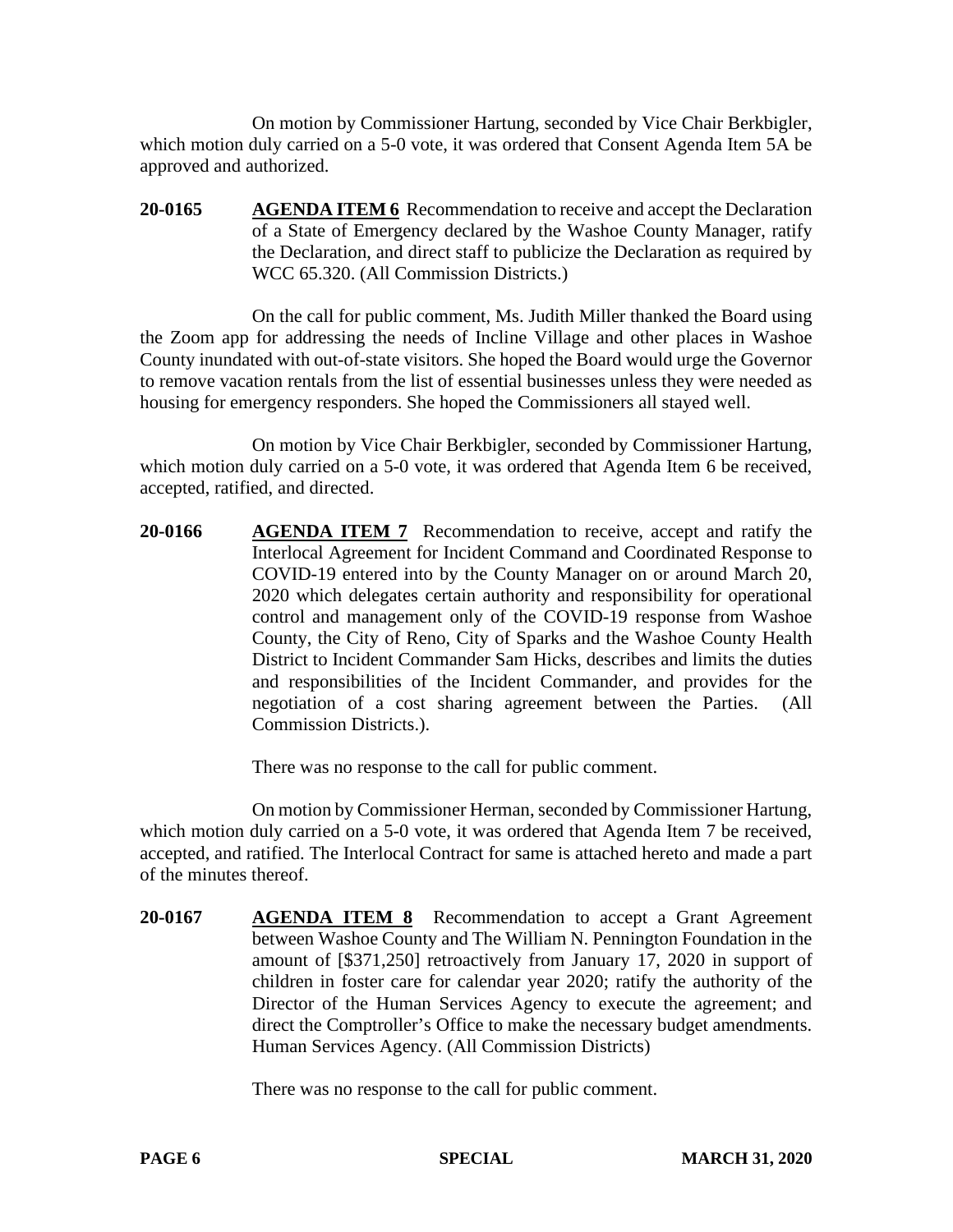On motion by Commissioner Hartung, seconded by Vice Chair Berkbigler, which motion duly carried on a 5-0 vote, it was ordered that Agenda Item 8 be accepted, ratified, and directed.

**20-0168 AGENDA ITEM 9** Recommendation to accept a Grant Agreement between Washoe County and The William N. Pennington Foundation in the amount of [\$198,600] retroactively from January 17, 2020 to support the installation of a playground on the Our Place campus; ratify the authority of the Director of the Human Services Agency and Purchasing and Contract Manager to execute the agreement; and direct the Comptroller's Office to make the necessary budget amendments. Human Services Agency. (All Commission Districts)

Commissioner Hartung thanked The William N. Pennington Foundation. He thought Mr. Pennington would be proud of everything the Foundation did as it was a great community partner. Chair Lucey thanked the Foundation. He said the Our Place project would be a tremendous asset to the community when it was available to help vulnerable populations.

There was no response to the call for public comment.

On motion by Commissioner Hartung, seconded by Vice Chair Berkbigler, which motion duly carried on a 5-0 vote, it was ordered that Agenda Item 9 be accepted, ratified, and directed.

**20-0169 AGENDA ITEM 10** Recommendation to award Request for Proposal (RFP) #3130-20 for Facility Operator of Our Place Women and Family Shelter on the Our Place campus to Reno Initiative for Shelter and Equality (RISE,) for the term of fourteen (14) months commencing May 1, 2020 through June 30, 2021 with the provision for four (4), one (1) year renewals, in an amount of [\$1,983,333], plus up to [\$58,333] in possible reimbursements for hotels for the first fourteen months and an annual amount of [\$1,700,000], plus up to [\$50,000] in possible reimbursements for hotels; and if approved authorize the Purchasing and Contracts Manager to execute the Agreement. Human Services Agency. (All Commission Districts)

Vice Chair Berkbigler said several individuals shared their concerns to her regarding the Reno Initiative for Shelter and Equality (RISE), but she expressed confidence in Assistant County Manager Kate Thomas and Human Services Director Amber Howell. She asked how much experience RISE had running a complete operation and how many employees they would need to run the project.

County Manager Eric Brown advised there were technical difficulties with Ms. Howell's connection. While waiting for Ms. Howell's response, Commissioner Jung stated she worked with RISE for at least 12 years and they were one of the only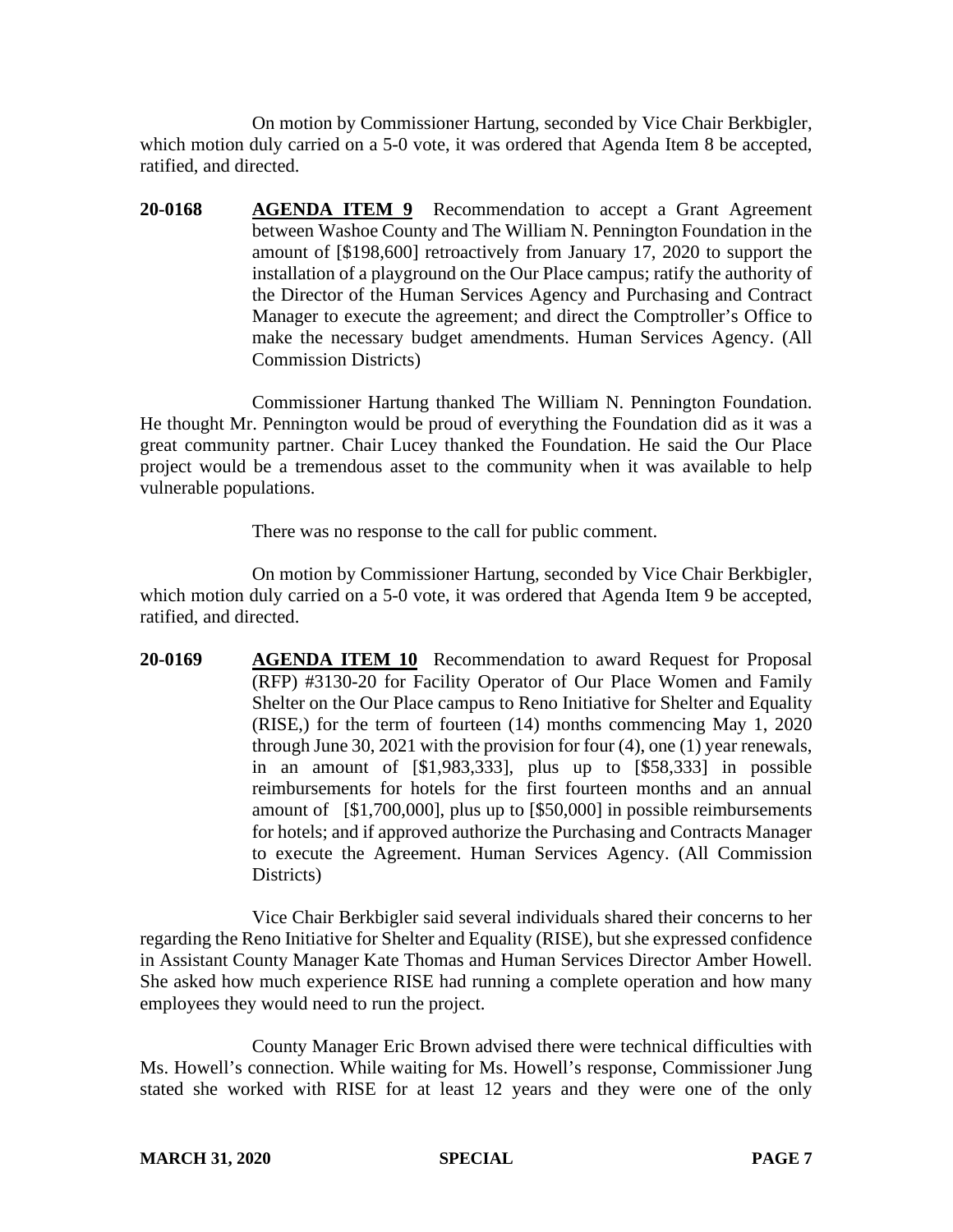organizations that came forward when the downtown shelter was first opened. She felt they were more than qualified to undertake the operation of the Our Place facility, and the competitive RFP process demonstrated that. Vice Chair Berkbigler thanked Commissioner Jung for her comments.

Ms. Howell, able to connect to the virtual meeting, said RISE historically worked as a volunteer agency with more than 700 volunteers within their organization. She said they had helped for the past year to set up a nutrition site and worked on a variety of other policy committees. If the contract was approved, she said, RISE would hire 38 positions for the Our Place campus; they were excited to begin the process and had policies already drafted. She noted they had been responsive to all questions and Ms. Howell stated she was pleased to see what their expertise would bring to the process.

Vice Chair Berkbigler expressed appreciation for Ms. Howell's statements. She said that, as she had suspected, staff had done extensive research.

Commissioner Hartung added that he knew budgets were tight and the County's fiscal health was being watched carefully, but now was not the time to pull back because the population to be served by Our Place was so vulnerable. He stated he was very supportive of the RFP.

There was no response to the call for public comment.

On motion by Commissioner Hartung, seconded by Vice Chair Berkbigler, which motion duly carried on a 5-0 vote, it was ordered that Agenda Item 10 be awarded and authorized.

# **20-0170 AGENDA ITEM 11** Public Comment.

On the call for public comment, County Clerk Nancy Parent advised the Board she received three emailed public comments regarding Item 11, which said placed on the record and read aloud.

As read by Ms. Parent, Ms. Diane Heirshberg expressed concern about outof-town visitors in short term rentals (STRs) which were still operating in Incline Village (IV) despite the risk to the local elderly population. She noted the emergency directives to close all non-essential businesses applied to licensed businesses, but STRs were not licensed businesses. She felt the intent of the emergency directives was to reduce the risk of the COVID-19 (C19) illness spreading within the community; STRs were not a type of activity that should be allowed to remain open since owners were not enforcing social distancing guidelines. She implored the local government to exercise its emergency powers under the Nevada Revised Statutes to protect the health and safety of the community.

As read by Ms. Parent, Ms. Carole Black noted her comments had also been sent to the Governor's office. She requested more intervention with regard to C19, recommending checkpoints at vehicle, airport, and train entry points with triage and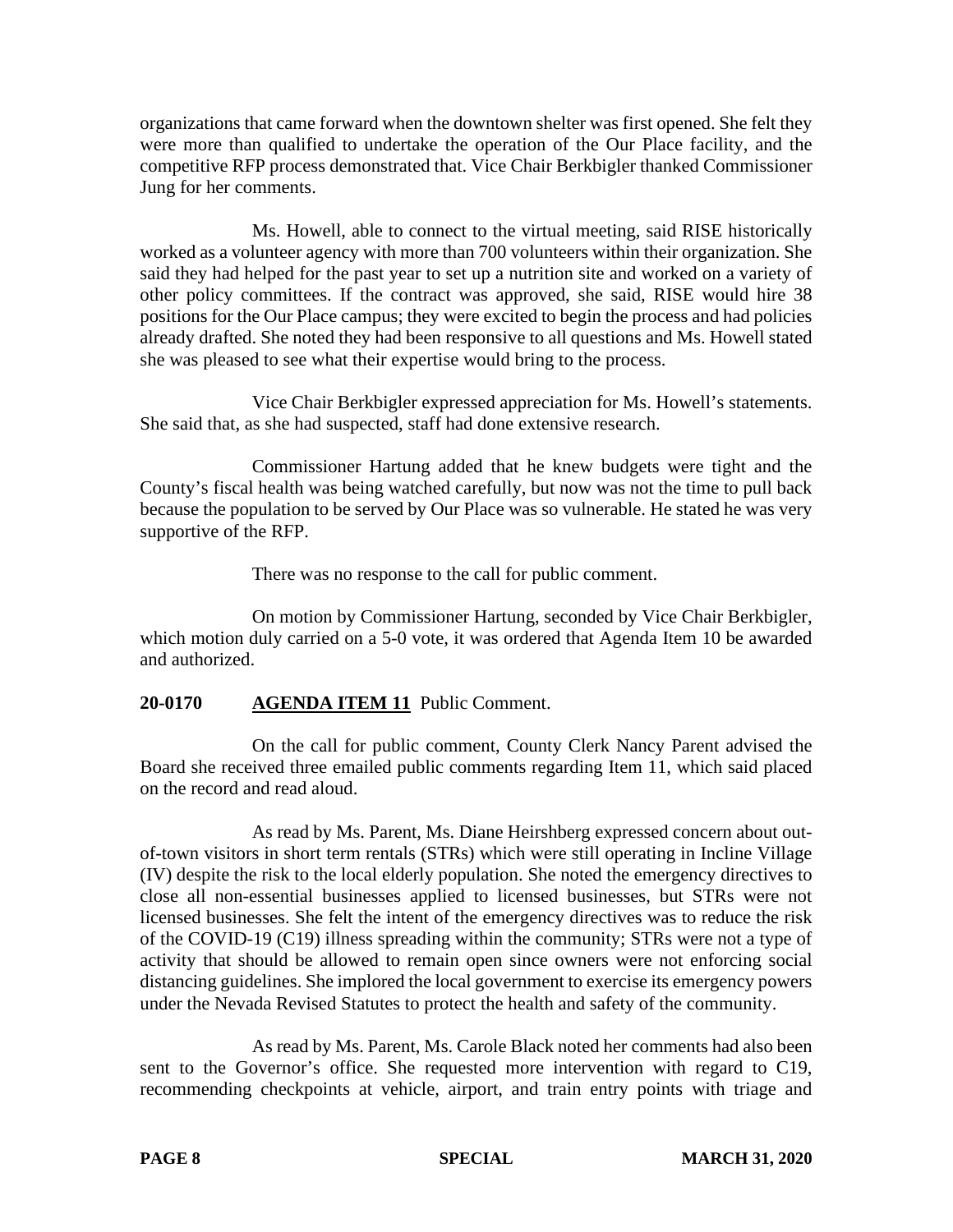mandatory 14-day quarantines for incoming travelers. She requested closure of STRs with limited exceptions as needed for temporary healthcare. She felt more public announcements needed to be made regarding stay-at-home recommendations and other closures also needed to be implemented, noting the State of California had closed all of its State parks. She acknowledged enforcement was challenging, but the Centers for Disease Control and Prevention website recommended that all citizens avoid non-essential travel, as it would risk spreading the disease. Due to the length of Ms. Black's emailed comments, Chair Lucey advised the rest would be placed on the record.

As read by Ms. Parent, Ms. Pamela Tsigdinos thanked the Board for their work. She said residents needed the help and support of Washoe County leadership during the C19 pandemic to elevate the need for an STR ban to the Governor. She pointed out online booking companies were advertising IV and other mountain communities as vacation destinations. She said people trying to escape pandemic hotspots presented a hazard for full-time IV residents. She noted the IV hospital was a small facility with only four critical care beds. She stated she and other IV residents had underlying chronic illnesses and asked the Board to request STRs be removed from the Governor's list of essential businesses. She mentioned South Lake Tahoe had already taken action on this issue.

Using the Zoom app, Mr. Will Adler opposed other residents' requests for the Governor to enact a statewide ban on STRs. He stated statewide edicts were the baseline and local government could set greater restrictions. He pointed out that, based on County Code, STRs included hotels and other housing, so banning them would create other issues.

Ms. Parent brought up Commissioner Jung's comment that Mr. Adler had previously submitted a comment. Mr. Adler responded he submitted a written comment to Washoe 311 the prior day via the link on the meeting agenda. Ms. Parent asked for confirmation whether the email was captioned "SSGR public comment for Washoe County". Mr. Adler said yes. Ms. Parent noted Mr. Adler's email was received.

# **20-0171 AGENDA ITEM 12** Announcements/Reports.

County Manager Eric Brown thanked the employees of Washoe County who were rising to the challenge, being flexible, and showing willingness to work through this difficult time. He noted approximately one third of the County's workforce was working from home, conducting business where appropriate by email, phone, and online. He stated there were County employees whose positions did not lend themselves to working from home, but many of those employees asked what they could do to help County residents and businesses. He commended those individuals. He thanked IT Manager Paul Burr and Assistant to the County Manager Elizabeth Jourdin for helping with the special arrangements for this meeting. He hoped it was the first step to more virtualization.

Vice Chair Berkbigler asked Assistant District Attorney David Watts-Vial to provide a written explanation of why the District Attorney's office believed the Board was unable to order short-term rentals to close.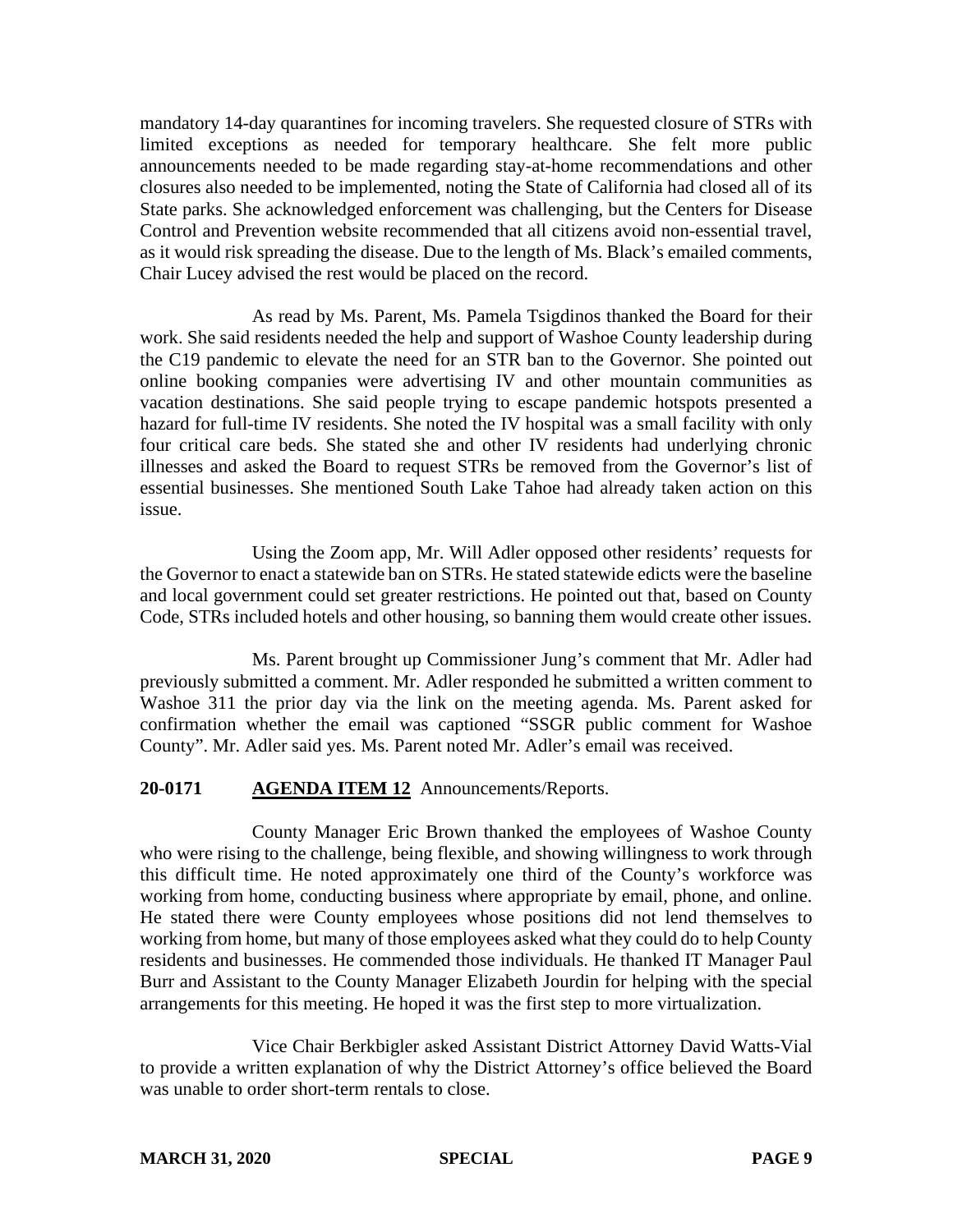Commissioner Jung thanked Mr. Brown and his team of nearly 3,000 employees for taking care of County business almost seamlessly. She thought the importance of public servants was clearer than ever. She encouraged everyone to take care of each other. She said she was available if elected department heads, Commissioners, or citizens needed her. She thanked Chair Lucey for being the face and voice of the County, taking the situation more seriously than anyone else in the western region, and deploying the necessary resources.

Commissioner Herman wished everyone well and hoped everyone stayed safe. She said she would pray for everyone.

Commissioner Hartung said the current situation was uncharted territory. He expressed solidarity with the families, friends, and neighbors of individuals who succumbed to COVID-19 (C19). He asked everyone to stay save through social distancing. He acknowledged the large number of people working to help others during the C19 crisis: the Health District; the Sheriff's Office; police; fire protection; emergency medical services; grocery store employees; truck drivers; UPS; FedEx; the United States Postal Service; elected officials at both regional and national levels; food bank employees; Meals on Wheels; and staff at elder care facilities. He suggested people perform wellness checks on seniors who sequestered themselves and had little outside contact. He thanked teachers in the region who were struggling with keeping children on track by developing new lesson plans and using new teaching methodologies. He expressed appreciation for the work being performed by Washoe County staff. He was grateful for everyone who was staying in place. He asserted the community would make it through the crisis.

Chair Lucey noted C19 was a faceless, invisible enemy, which we knew nothing about. Although more information was learned about C19 every day, it was a fight nobody had experienced before. He said the virus was indiscriminate when it selected a person to prey upon, and that it should not be taken lightly. He urged everyone on behalf of Washoe County to stay home for Nevada and stay safe. He advised people to adhere to social distancing if they needed to go out, follow hygiene recommendations, wear gloves, use hand sanitizer, and wash their hands.

Chair Lucey echoed the recommendation of the other Commissioners to be gracious and nice to one another. He said it was a time to pull together as Nevadans. He indicated pulling together as a community and a state made a difference during difficult times. He thanked everyone for joining the meeting and reiterated the most up-to-date information could be found on covid19washoe.com.

\* \* \* \* \* \* \* \* \* \* \*